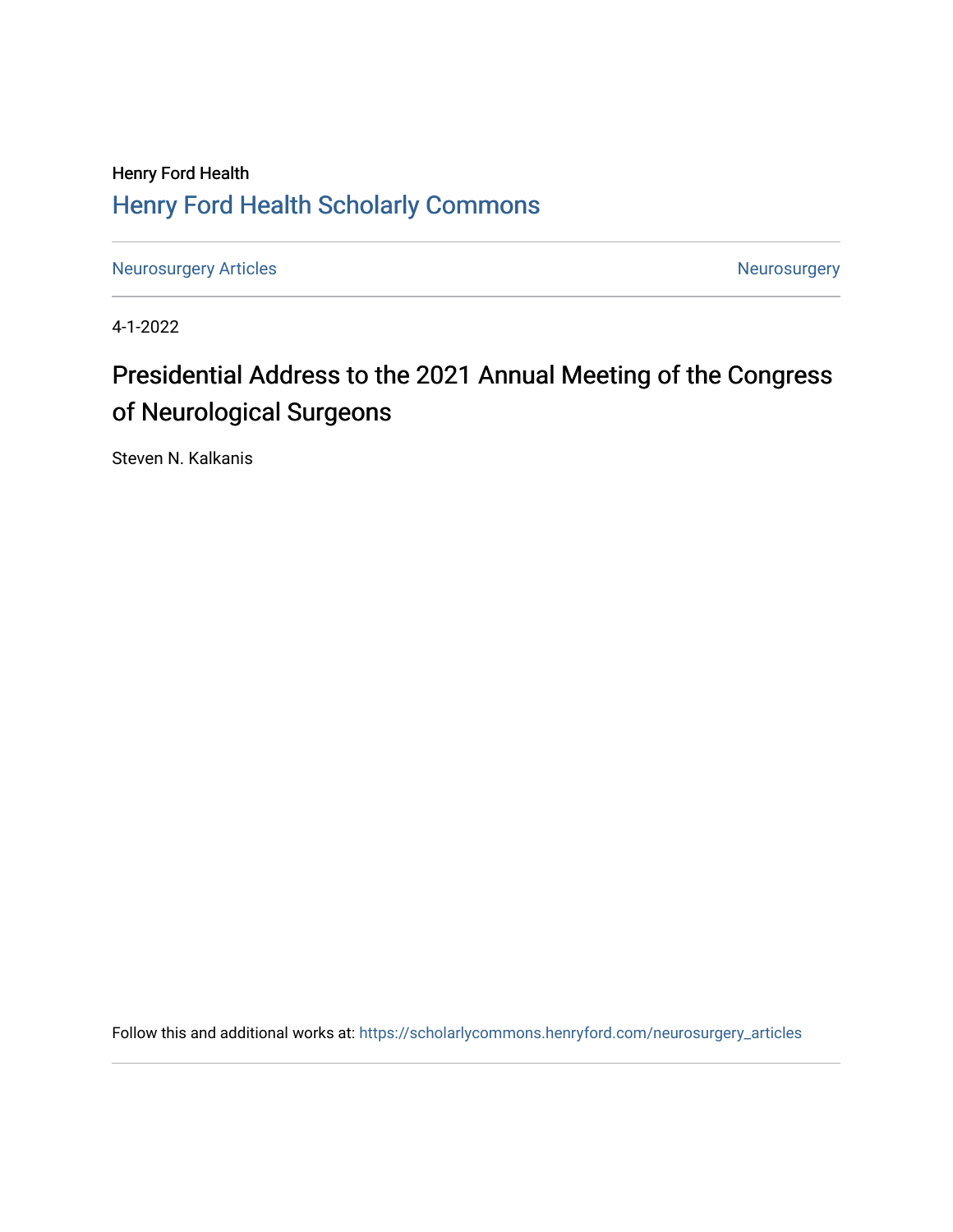### Steven N. Kalkanis, MD

Department of Neurosurgery, Henry Ford Health System, Detroit, Michigan, USA

This work is based on the Congress of Neurological Surgeons Presidential Address prepared for the 2020 meeting, which was canceled secondary to COVID-19, and presented at the 2021 CNS Annual Meeting in Austin, TX.

#### Correspondence:

Steven N. Kalkanis, MD, Department of Neurosurgery, Henry Ford Health System, 2799 W, Grand Blvd, K11-Neurosurgery, Detroit, MI 48202, USA. Email: [skalkan1@hfhs.org](mailto:skalkan1@hfhs.org)

Received, December 3, 2021. Accepted, December 15, 2021. Published Online, XX, XX, XXXX.

© Congress of Neurological Surgeons 2022. All rights reserved.

# Presidential Address to the 2021 Annual Meeting of the Congress of Neurological Surgeons

We Friends and Colleagues, Welcome to Austin! It has been the honor of my lifetime to serve as your president. The relationships forced in this most amonitorial Austin! It has been the honor of my relationships forged in this most amazing of professions, especially at gatherings like these, are what I value the most—which is why I feel blessed that we are here in person to share our innovations for the future. Of course, when we first conceived of the theme for this meeting a few years ago, it was a play on the upcoming year 2020 when we expected to be together in Miami, hoping to share our own "20/20 Vision for the Future."

Well, history taught us that "vision" is not a crystal ball. Although no one could have predicted these unprecedented times, I am not surprised that neurosurgery has found a silver lining through this pandemic to come together in the service of our patients and our profession, to move our frontiers ever forward. Today, as we reimagine our own vision for the future, please join me on a journey through time as we reflect on where we have been, in each of our subspecialties, and how far we have come. Just a few short years ago, the tools and techniques used today in our operating rooms, clinics, and laboratories would have seemed like far-off space age science fiction, yet collectively we made it a reality.

Are we adequately preparing the next generation of neurosurgeons, for what comes next? Together, we need to enhance our educational platform and expand the reach of our profession so that neurosurgery remains at the tip of the spear. Our colleagues desire it. Our trainees need it. Our patients deserve no less.

Before I begin, I must thank my own department, without whose support and camaraderie it would have been impossible to make it through not only this year but also for the past 17 years I have called Henry Ford home. Thank you to Jack Rock for being an amazing interim chair after I took on the chief executive officer (CEO) role, and to Ghaus Malik, Mike Chedid, Mwafa Abdulhak, Ellen Air, Jason Schwalb, Ian Lee, Adam Robin, Asim Mahmood, Don Seyfried, Vic Chang, Max Kole, Tom Mikkelsen, Tobias Walbert, and so many others, for your friendship and mentorship.

To my Congress of Neurological Surgeons (CNS) family—starting with the legacy of passionate volunteers who first gathered in 1951, to my own Executive Committee—our journey over the past 12 years when Elad Levy and I first came on the executive committee together until now has been one of my career's prized experiences… and it is all made possible by the most dedicated staff in all of organized medicine, led by the truly exceptional Regina Shupak and also Deanne Starr, April Martin, David Berg, and their incredible teams.

I am so honored to have called Brian Hoh a close friend ever since we were in residency together 2 decades ago, and he has been a phenomenal leader for this organization.

This year represents a combined extravaganza of the best highlights from our planned 2020 meeting and our 2021 lineup, thanks to the herculean efforts of Nader Pouratian, our scientific program virtuosos Brian Nahed, Ashok Asthagiri, and Lola Chambless—these are impossible jobs in any year—but imagine having to plan, put on hold, cancel, reschedule, replan, and get everything perfect along the way!

The time-honored tradition of selecting luminaries in our field to serve as honored guests is alive and well. Thank you to 2 of my most incredible mentors who so significantly shaped my own career: Bob Carter, my chief resident when I started at Harvard-Massachusetts General Hospital and now the Chair there, Mark Rosenblum, who recruited me to Henry Ford and is now the Chair Emeritus, and of course Brian's 2021 Honored Guest, Bill Friedman, the chair emeritus at the University of Florida.

While it is impossible to thank everyone who has influenced my professional journey, there are several individuals in addition to those I have already mentioned who have made all the difference, and I am forever grateful for your mentorship and your friendship over many years. Neurosurgery is a sport of lifelong learning, and I am so blessed to have learned from all of you.

I took over my role as CEO at Henry Ford just 10 days before the pandemic struck Detroit, which I assure you was not in the fine print of the contract…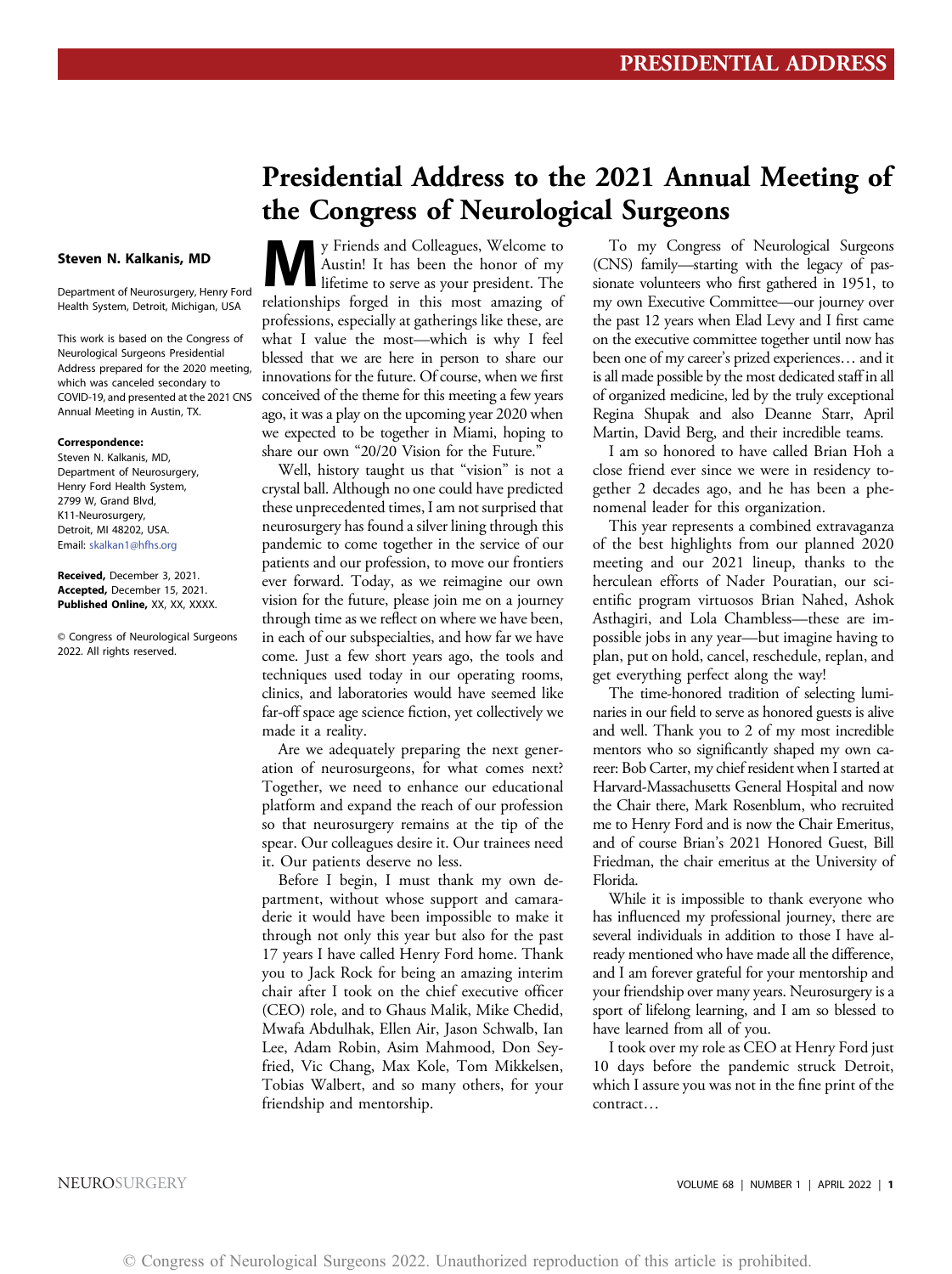But no matter how dark the days became, we learned that in the middle of difficulty lies opportunity, and hope, and that the heroes of health care, and our patients, revealed many silver linings.

Including being able to launch a record number of new educational programs that brought our members together, even as we remained apart—such as the CNS Townhall Experience, Virtual Visiting Professor programs, Virtual Tumor Boards, and the new Future Women Leaders in Neurosurgery Scholarship. Our journals processed a record number of submissions (including 200 related to COVID) and launched our newest publication, Neurosurgery Open.

Now, with this in-person meeting, as we gather as a neurosurgery family from across the globe, it is hoped that we can return to our regularly scheduled program—innovating for the future.

When we think about innovation, we often think of Steve Jobs and the modern digital revolution…but there are many lessons to be learned from our own rich history in neurosurgery. In footage from 100 years ago, Harvey Cushing can be seen laying the groundwork for the future. In his day, 65% of patients died after surgery. Through his meticulous techniques and discoveries, mortality plummeted to 11% by the end of his career, allowing neurosurgery to go beyond just palliative decompression to more definitive surgery. Today, with surgical case mortality rates near zero, our patients can expect a personalized, targeted approach to care through the wonders of precision medicine, 3-dimensional (3D) imaging, and navigation guidance. By examining how we got here, we can better prepare for a future that is happening now. Indeed, the possibilities are endless…

Let us examine each of our specialties to see how far we have come and what we need to ensure future advances.

Beginning with my own field of tumors, we learned yesterday from Dr Rosenblum that electricity was believed to cure disease and that applying current might dissolve tumors.

The first operations for malignant glioma occurred in the 1880s, but all the patients at that time died of complications from the surgery and not the disease itself.

As recently as the 1960s, this Elsberg cannula was used to probe the brain blindly to allow the surgeon to "feel" where a more rigid tumor might be located—which gives a whole new perspective to the term "navigation probe."

Today, of course, we have rocketed light-years ahead. We have the luxury of real-time imaging with fiber tracking and functional navigation to ensure safe and effective outcomes, allowing neurosurgeons access to parts of the brain previously deemed inoperable.

The future of brain tumor therapy will be driven by nextgeneration navigation, minimally invasive and targeted techniques, and molecular innovations like liquid biopsy.

Four years ago, I was honored to accompany Dr Hadjipanayis and a great team to secure Food and Drug Administration approval for 5-aminolevulinic acid (5-ALA), an oral prodrug that takes advantage of the protoporphyrin-9 synthesis pathways to form fluorescent molecules, which selectively accumulate in tumor cells and not normal brain.

The views from our first case amazingly matched almost exactly an artist's stylized rendering.

After excitation with blue light, the tumor cells emit a red-violet color, enabling surgeons to visualize tumor remnants that might otherwise be left behind, allowing for a more complete resection and thereby enhanced survival. Today, 5-ALA and intraoperative MRI are just 2 of several intraoperative techniques pushing our frontiers forward.

Raman spectroscopy, first developed 100 years ago, was mainly used in wartime battlefields by the military to detect radiation matter emitted by improvised explosive devices. Neurosurgeons adapted this technology to human tissue after discovering that Raman could detect brain tumor cells with 99% sensitivity.

We used a 1000 samples from our Henry Ford tissue bank to develop a machine learning paradigm capable of distinguishing normal vs glioma vs necrotic tissue within a fraction of a second, linking it to a standard navigation probe, and a robotic arm, to help make real-time resection decisions during surgery.

In the future, we might eliminate the half hour or more that we spend waiting for frozen section results, with near-instant results instead, including insight into molecular biomarkers like IDH1 in real time.

In thinking about the next frontier of liquid biopsy, the author Steven Johnson writes about innovation in his book, "Where good ideas come from," that massive breakthroughs do not just happen in 1 step. Rather, you need to go through several doors like interconnected rooms in a house to reach your destination. So, from Cushing to the Elsburg cannula, to early navigation efforts to 5- ALA and Raman, the future of molecular genetic wonders is now on us.

We all know what a glioblastoma multiforme looks like, but imaging has its limitations. Right now, obtaining an actual tissue diagnosis is still the standard of care. But what if all you needed was an \$8 blood test to detect circulating biomarkers within minutes? In our laboratory, we compared 15 molecular markers between matched blood and tissue samples and found that the blood analysis predicted the correct tissue diagnosis with 100% accuracy. In tumor boards of the future, we may soon have a quick, accurate way of distinguishing true vs pseudotumor progression, with the hope of dramatically changing the trajectory of this dreaded disease.

But how do we get there? By prioritizing innovation. Like many institutions around the world, we are using thousands of clinically annotated and serum-matched tissue samples to create animal model avatars of our actual patients, in real time, to determine which targeted therapies can best help a particular patient. We then link these results with others globally to learn from, and contribute to, real-world evidence. Our patients deserve no less, and slowly but surely the frontiers are being moved.

To be more relevant for our patients, precision medicine innovations will need to be greatly refined. We know that the historical way of naming tumors based on their cell of origin no longer tells the full story. We also know that distinguishing tumors by key molecular markers, such as isocitrate dehydrogenase

2 | VOLUME 68 | NUMBER 1 | APRIL 2022 neurosurgery-online.com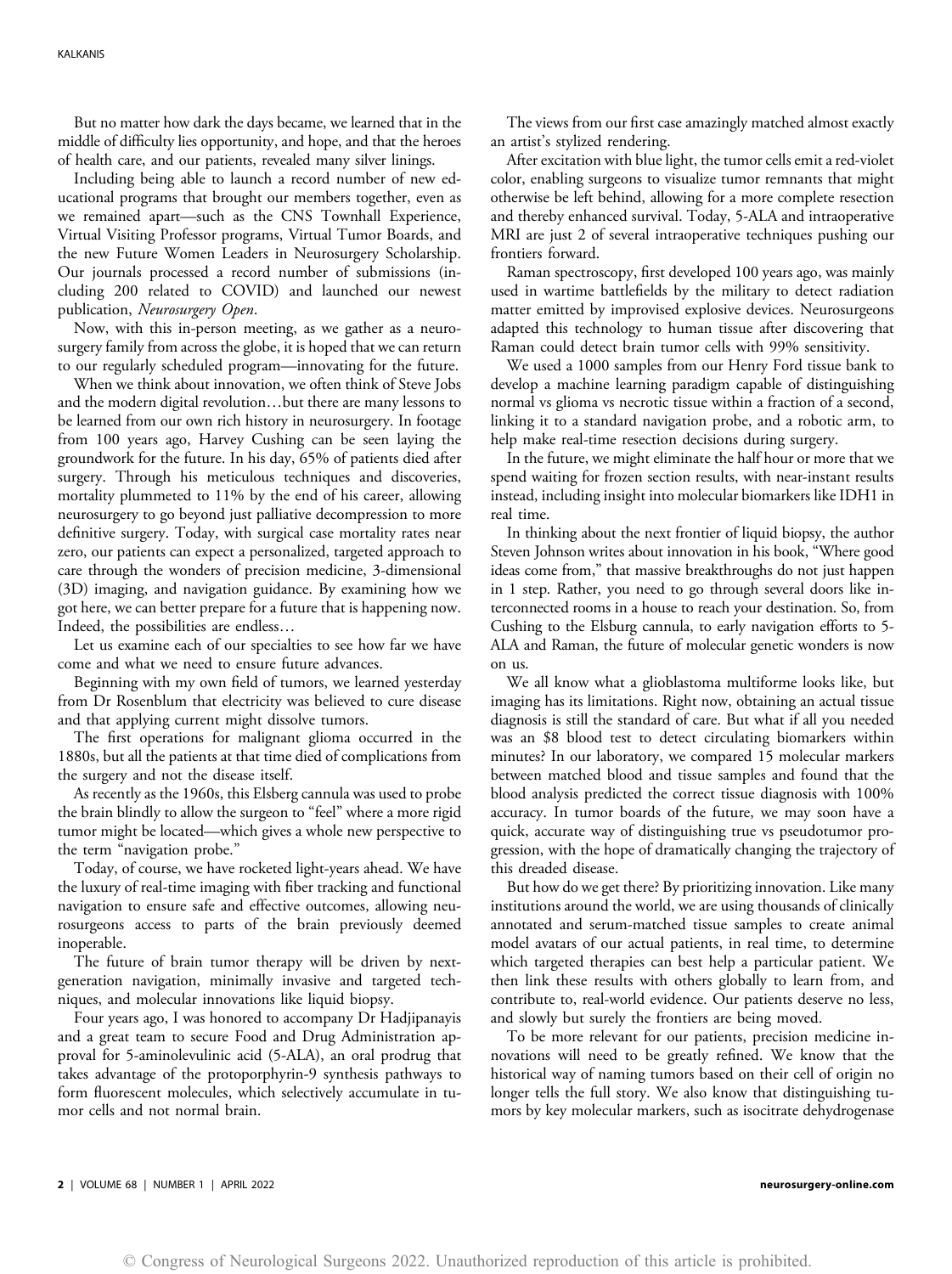(IDH) wild type, which confers a poor prognosis, can signal the need for more advanced therapy. In the future, pharmacogenomics can analyze these markers in the clinic to stratify a seemingly homogeneous group of patients into different treatment groups, with the goal of personalizing precision immunotherapy for the best results. That is the lofty goal of many real-world evidence trials—so that the experience of a patient in Tokyo or London can be relevant in real time for a patient with a similar profile in Detroit or San Diego, and in the days before science became so politicized, many of our leaders with a personal experience with brain tumors encouraged exactly this type of innovation.

So what is next? The global bioinformatic crowdsourcing of massive data might identify—and cure—patients before they even develop a disease—a so-called previvor, or a survivor of a predisposition…

But we know that our journey has only just begun. Today, we have many tools at our disposal, like evidence-based guidelines that seek to ensure a high standard of care, literally at the fingertips now of every neurosurgeon in the world. The history of neurosurgical innovation guides each of our subspecialties.

For vascular neurosurgery and stroke in particular, tissue plasminogen activator (tPA) was developed in the 1970s and used widely for treatment in the mid-1990s, but the revolution continued with the advent of thrombectomy. Recent stroke trials made the impossible possible by extending the window that patients could be treated for potentially devastating strokes, from 3 to 24 hours. The synergistic interplay between endovascular device design and real-time imaging allows clots deep within the brain to be removed, and function restored.

The progress in open vascular surgery has been equally stunning. From the early preoperative planning sketches by William Osler a century ago to today's instant, preoperative 3D imaging guidance, vascular surgery is safer and better controlled, and even when ruptures occur, 3D imaging guidance and pre-op anatomic planning software prepare the surgeon to handle almost any eventuality.

After we almost lost the ability to perform instrumentation in the 1990s, spine is now rightfully a neurosurgical endeavor, with better and better quality safeguards. Cushing himself performed the first intraspinal tumor surgery in 1900, and in the decades that followed, advanced wiring and screw fixation systems were developed. Some innovations, such as the anterior cervical plating construct developed almost 60 years ago, are still used with great success today: from early fixation devices to the modern era, including minimally invasive techniques and advanced real-time imaging navigation. Preplanning software now allows surgeons to perform, based on real anatomic landmarks, the most complex spinal reconstructions in a safe, robotically assisted manner, with impressive outcomes.

To address concerns of value, appropriateness of surgery, and outcomes, we have looked to data to secure our future. One example is the Michigan Spine Surgery Improvement Collaborative analyzing 71 000 detailed patient journeys from more than

30 hospitals, as a statewide platform to improve outcomes. By promoting transparency and sharing best practices, this initiative has already resulted in decreased infections, cost, and post-op complications, while also improving return to work rates and other outcomes. We must invest in similar efforts globally.

Innovation has also helped our youngest and most vulnerable patients. We have come a long way from the need for multiple, repeated shunt surgeries to now the routine use of endoscopic surgeries for pediatric hydrocephalus, and many other conditions.

In epilepsy, traditional grids and strips paved the way for precision robotics and the use of 3D printing and minimally invasive repair at very early ages have revolutionized the treatment and outcomes for complex craniofacial congenital anomalies.

Our commitment to innovation has led to countless more patients surviving and even thriving, after catastrophic traumatic injury, from the earliest known trephination of skulls in prehistoric times to the first craniotomies performed for trauma by Cushing for wounded soldiers in World War 1. The 20th century brought intracranial pressure monitoring, mechanical ventilation, America's 911 system, and the Glasgow Coma Scale. From the first computed tomography scan in 1972 to more than 30 000 available in almost every corner of the world today, the mantra of "time is brain" has led to novel therapies and better outcomes, from the earliest images unlocking the secrets of the brain to modern precision images available on portable scanners within seconds.

It is incumbent on us to develop more powerful treatments for devastating strokes and neural injury…Exosomes, the "Fed Ex" delivery agents for precise genetic instructions to cells, hold great promise. In the near future—even for human beings, the most genetically diverse organisms—we should be able to unlock the secrets of this exosome-mediated "master switch," of microribonucleic acid transport of key proteins, to restore brain and spinal cord function. But we must invest now in that future.

Finally, the wonders of functional neurosurgery are boundless, from Victor Horsley's first ablation of the motor cortex for movement disorders in the 1890s to the development of the stereotactic frame. The innovation of 3D grids addressed the challenge of 70% of the cortex being located in sulcal folds. With robotic electrode placement, all-day cases can now be performed in an hour. In thinking about depression, our pioneering colleagues have even adapted the learnings from epilepsy monitoring to a new approach for deep brain stimulation for depression, which afflicts millions of people worldwide. At the same time, traditional deep brain stimulation leads are implanted, so are monitoring leads, which can elucidate how brain networks are altered in depression and which parameters can best help individual patients. A monkey playing MindPong without a joystick shows an amazing concept of decoding patterns of neural activity used in every day movement. Soon, paralyzed patients might recreate the same functions with their mind, not their muscles, through a greater understanding of neural networks.

There is perhaps no greater imperative for *visioning* the future than helping blind people see. With new visual cortical implants,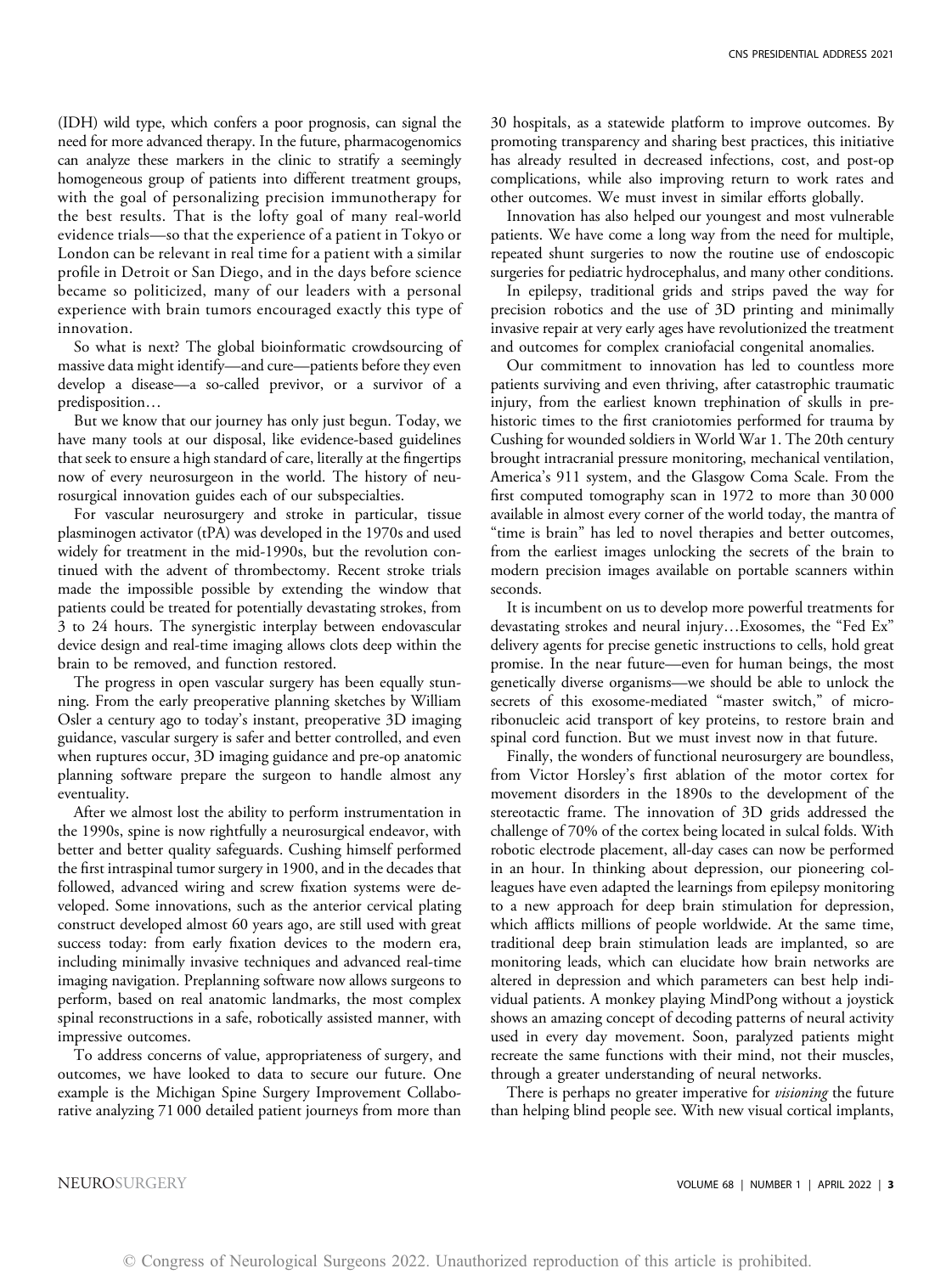the future is, quite literally, very bright. Here, cortical implants allow a blind man to correctly identify colored shapes with 100% accuracy. In the future, artificial intelligence and virtual reality will push the envelope even further. In 1 example from Dr Pouratian's team, 1 man never dreamed that he would see light or movement again, after losing his sight in a car accident, but with the flick of a switch, his world suddenly grew. A groundbreaking implant converts images from a tiny video camera on a pair of sunglasses into a series of electrical pulses that the brain perceives as visual cues. These flickers of light can signal where a sidewalk begins or ends, or when a person enters a room, enhancing functional independence with daily tasks such as sorting laundry by distinguishing light from dark and safely crossing a street. The future is now.

But so is our imperative to invest in and nurture that future vision. With this tour de force of our collective history, I hope that I have convinced you that innovation is really one of the main cornerstones of our neurosurgical profession. But innovation requires an expanding talent pool and a commitment to include the best and brightest from all aspects of society if we are to set the pace of future discoveries.

Even as we celebrate the 30th anniversary of women in neurosurgery and nearly a century of female neurosurgeons, we know that our journey has only just begun.

But we have great examples from history as to how to proceed. I believe that it all starts with mentorship, as so eloquently stated by Osler a century ago when he noted that the successful teacher is no longer on a height, pumping knowledge into passive receptacles, but rather together on equal footing, making the student feel that he or she has joined a family whose interests are the mentor's first consideration.

My most esteemed colleagues, the future is now. But it will require all of us to prioritize the emerging promise of precision medicine, and minimally invasive technology, and machine learning and big data, to develop cures and treatments beyond our current capabilities. As we pivot to the future, these new skills should be placed on equal footing with traditional bedrock principles of anatomy, neurophysiology, surgical technique, and the patient history and physical examination. We have to do this now. Why? Because the trajectory of our digital, device, molecular genetic, and technological moonshot is about to become vertical. I believe that we can accomplish all this and more by reimagining what I call the 3 axes of neurosurgery.

The first is redefining all the skills needed to perform well in the profession itself. Understanding that, despite our small size, neurosurgery is the tip of the spear. Our ability to unlock the secrets of one of the last remaining black boxes in medicine—the wonders of the brain and all of neuroscience—will have an outsized impact on the future of health care globally. Second, we must seek out, and hone, those personality traits most likely to predict success for future generations of neurosurgeons. I submit that those who embrace innovation and who are willing to jump right into the arena, as Teddy Roosevelt stated, with great devotion for a worthy cause and not fearing failure, are the rightful heirs of all those who worked tirelessly over the past century to make ours the greatest profession imaginable. Finally, we must refresh our educational paradigm. Abraham Flexner established a model in 1910 that successfully improved the quality of medical training, allowing medicine to grow into the most respected profession, by increasing prerequisites to enter medical school, limiting the number of medical schools to those practicing in a scientific manner with engaged faculty in research, and strengthening state license regulations. While these core tenets rightfully endure today, we have newer imperatives too.

Henry Ford, perhaps one of the greatest of all innovators, intimated that we have the power within each of us to effect change. In Flexner and Cushing's day, the focus on quality control for basic survival transitioned us from homeopathic remedies to a modern age of scientific rigor. Now, well into the space age, we need to aim for restoration of neurological function and molecular cures by embracing the information age. While Flexner paved the way for biological breakthroughs, we now can translate more and more of those into actual clinical benefits—from rescue to restoration and transforming lethal into chronic disease.

A century ago, Rockefeller gave \$100M to revolutionize health care. As we enhance neurosurgical education as a model for all of medicine, our contributions should imbue new core elements into training. First, we need to teach data science, statistical analytics, and machine learning skills—not just facts. We need to highlight the intricacies of healthcare policy and finances to better equip leaders of the future, and we should consider rotations at places such as Google, Apple, and innovation laboratories around the world, making room for new content in our ever-changing world. We need to nurture teachers who teach and foster team building and communication skills with more leadership courses like the 1 pictured here. My own residents, including now 4 women in our program who are taking neurosurgery by storm, continue to inspire and teach me every single day.

For our generation of neurosurgeons, our time is now. Although the journey is long, what we do today will set the course for generations to come. Of course, it is hard. But it is not like amazing transformations that have not happened before. Because I am from Detroit, I like to retell the story of when Henry Ford was asked about innovation, he said that if he had just asked people what was easiest to imagine next, they would have wanted a faster horse. In 1900, this image of fifth Avenue shows just 1 automobile amid hundreds of horse-drawn carriages. In a little over a decade, cars became the norm, and the world was forever transformed. Data are the currency powering our future much like oil did in the past century. Think what neurosurgery can do now, with our arsenal of space age tools at our fingertips.

If we act today, our vision will become a reality. On this journey, I am forever indebted to, and inspired by, my mentors at Harvard and Henry Ford, and my neurosurgery family around the world.

My journey simply would not have been possible without the unconditional love and support of my own family, and they are my greatest blessing. I have had many titles in my career, but the